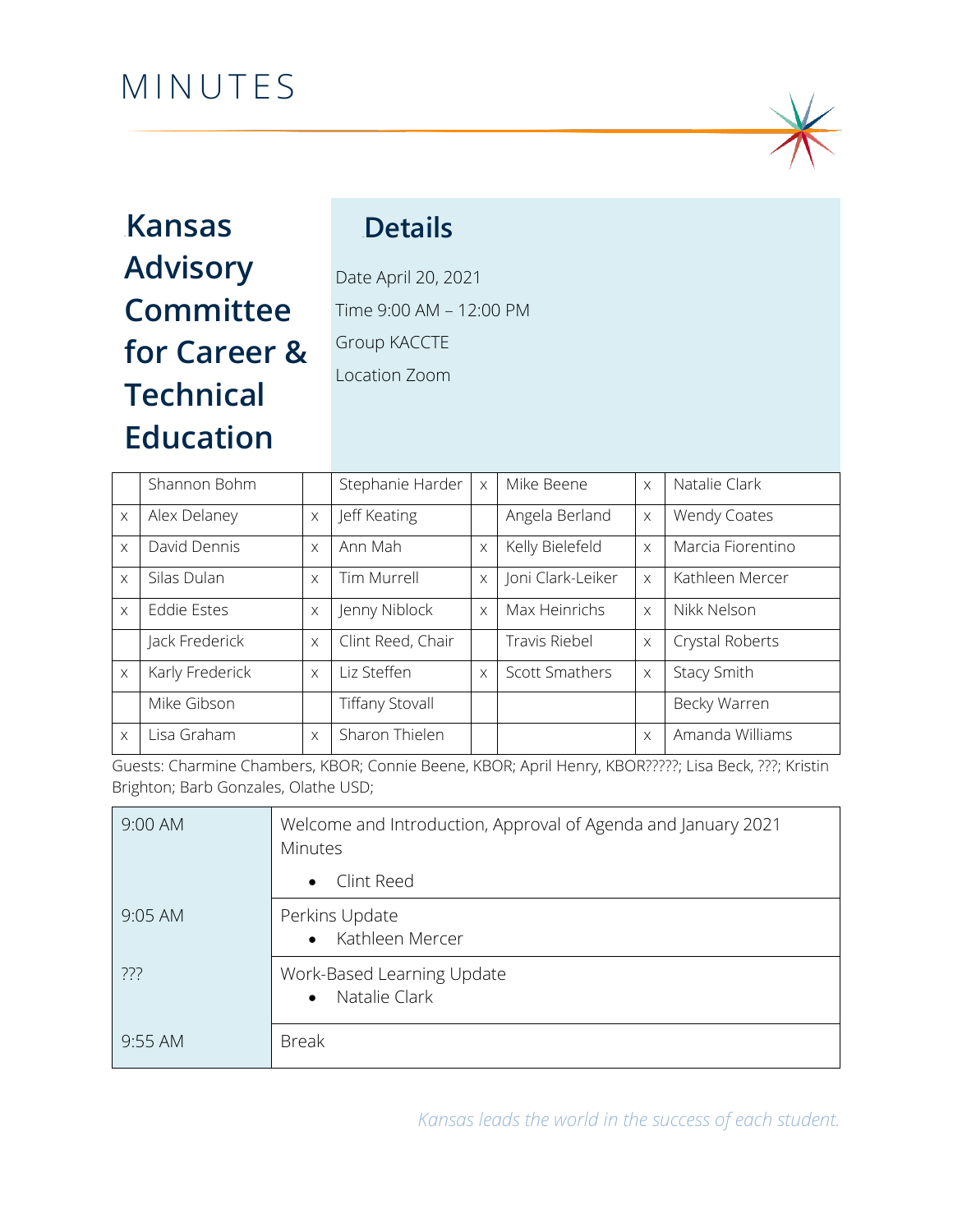| 10:00 AM | <b>HirePaths</b>                                                                                                                                                   |  |  |  |  |
|----------|--------------------------------------------------------------------------------------------------------------------------------------------------------------------|--|--|--|--|
|          | Kristin Brighton, New Boston Creative Group, LLC<br>$\bullet$                                                                                                      |  |  |  |  |
| 11:05 AM | Pathway Revisions<br>Natalie Clark with Karly Frederick<br>$\bullet$<br>Crystal Roberts with Jack Frederick<br>Stacy Smith with Barb Gonzales, Olathe<br>$\bullet$ |  |  |  |  |
| 11:40 AM | Follow-Up Discussions, if necessary                                                                                                                                |  |  |  |  |
| 12:00 PM | Adjournment                                                                                                                                                        |  |  |  |  |

## **Welcome, Introduction, Approval of Agenda and January 2021 Minutes**

Called to order at 9:00 AM

Members briefly introduced themselves.

January 2021 Minutes – Approved by unanimous vote

## **Perkins Update**

The state receives one amount for the Perkins grant. It is divided between KBOR and KSDE. Perkins V brought some changes. One of the things that Perkins requires is a local needs assessment. The needs assessment drives application development and spending, ensuring that pathways offered align to regional workforce needs, engage stakeholders and keep up with current labor market trends.

Each workforce region has a team comprised of co-chairs from secondary and post-secondary institutions, as well as teachers, faculty members, counselors, administration, representatives of special populations, students, parents, community members, business & industry partners and representatives of Tribal organizations . The team completes the Comprehensive Regional Needs Assessment. Key components of the Needs Assessment are an analysis of labor market data, analysis of student performance and analysis of programs.

The needs assessment is submitted for approval by the state Perkins Workgroup. Once approved, the needs assessment remains in place for two years. Teams are currently forming for the next needs assessment. All Perkins fund usage must tie back to the Needs Assessment.

85% of Perkins funds flow through to school districts on a formula basis.

KBOR and KSDE utilize about 10% of the funds for administration of the Perkins grant.

Perkins V State of KS Website:

*[https://www.kansasregents.org/workforce\\_development/perkins\\_grants/perkins-v](https://www.kansasregents.org/workforce_development/perkins_grants/perkins-v)*

## **Work-Based Learning Update**

The U.S. Department of Education has put out a call to action to provide greater access to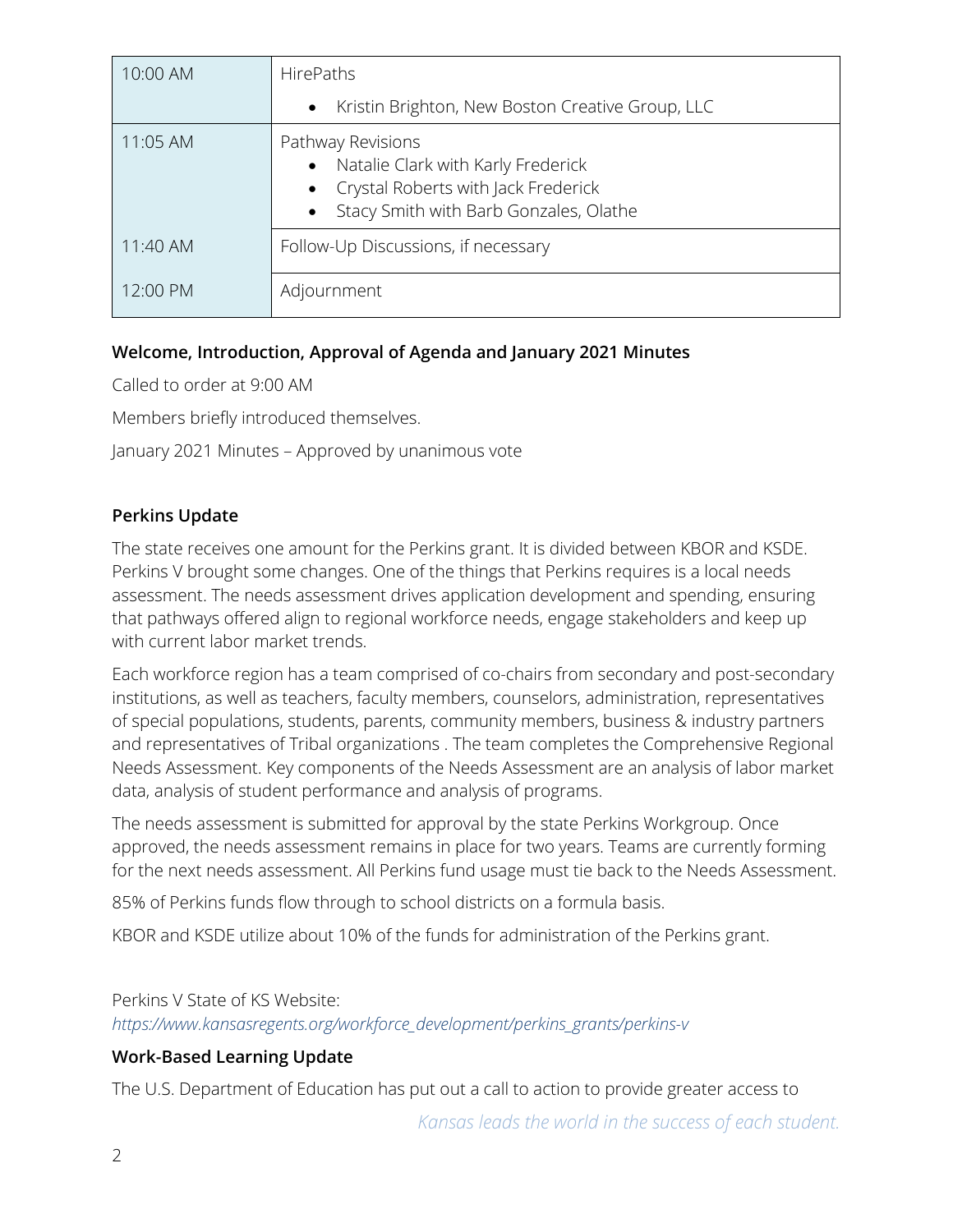work-based learning experiences for high school students.

The Advantage Kansas Coordinating Council was established by Governor Kelly. The first meeting was held Monday, April 12, 2021. There are three subcommittees:

- Jumpstart Kansas focus on getting kids more college hours/work-based learning in high school
- Talent Ready Kansas Work on apprenticeship programs and alignment work
- Opportunity Kansas bring job growth

At the February 9 State Board of Education meeting, Natalie Clark and Stacy Smith presented on connecting State Board Initiatives to the Governor's Council on Education recommendations.

Connecting State Board Initiatives with Governor's Council on Education Recommendations February 9, 2021 SBOE https://youtu.be/IRERbVBwEe4 5:14:25

Senate Bill 91 would provide some support for businesses to engage with student and workbased learning. As of this meeting, it has passed the House.

Current enrollment in colleges, including technical and community colleges and Excel in CTE are down. There has been a small bounce-back in the spring.

#### Resources/Presentations:

WBL Digital Reference Guide (Updated February 2021)*[https://www.ksde.org/Portals/0/CSAS/CSAS%20Home/CTE%20Home/Work-](https://www.ksde.org/Portals/0/CSAS/CSAS%20Home/CTE%20Home/Work-Based%20Learning%20Digital%20(WBL)%20Reference%20Guide%20(Updated%20February%202021).pdf?ver=2021-03-02-124915-267)[Based%20Learning%20Digital%20\(WBL\)%20Reference%20Guide%20\(Updated%20February%20202](https://www.ksde.org/Portals/0/CSAS/CSAS%20Home/CTE%20Home/Work-Based%20Learning%20Digital%20(WBL)%20Reference%20Guide%20(Updated%20February%202021).pdf?ver=2021-03-02-124915-267) [1\).pdf?ver=2021-03-02-124915-267](https://www.ksde.org/Portals/0/CSAS/CSAS%20Home/CTE%20Home/Work-Based%20Learning%20Digital%20(WBL)%20Reference%20Guide%20(Updated%20February%202021).pdf?ver=2021-03-02-124915-267)*

Updated WBL Fact and Information Sheets: *<https://drive.google.com/drive/folders/1507Vpm4ftdYE63M3iBsQ0DRwNke4dxcf?usp=sharing>*

April 7th Redesign PLC Meeting

Topic: Real World Application: Work-Based Learning, Market Value Assets, and Diploma Plus Guest Speakers:

Dr. Cindy Lane, Governor's Council on Education Chair

Natalie Clark, KSDE

Dr. Cindy Swartz, De Soto USD 232 WBL Coordinator

Bill Losey, Hugoton USD 210 WBL Coordinator

https://mediastream.ksde.org/Media/Redesign/April2021PLCMeeting.mp4

April 14th State Board of Education Meeting Topic: ACT WorkKeys, National Career Readiness Certificate, and Work Ready Communities The April 14th 2021 Kansas State Board of Education Meeting - YouTube https://www.youtube.com/watch?v=VSXL2B768lY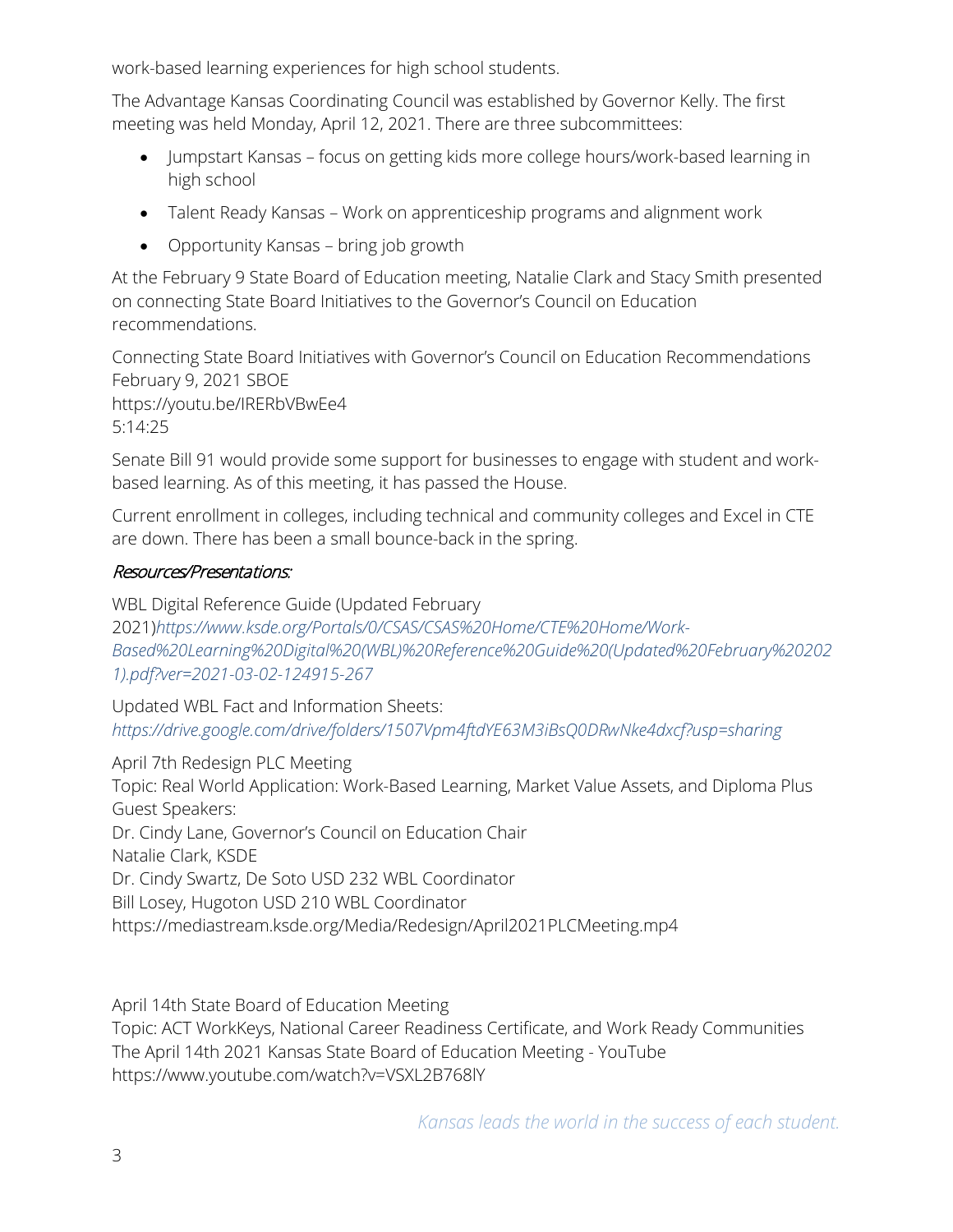(Starting at 10:00) Circle USD 375: Breahna Crawford Butler County: Jordan Buxton Wamego USD 320: Jina Kugler Pottawatomie county: Jack Allston Natalie Clark, KSDE

WBL Bill: *[http://kslegislature.org/li/b2021\\_22/measures/documents/sb91\\_01\\_0000.pdf](http://kslegislature.org/li/b2021_22/measures/documents/sb91_01_0000.pdf)*

## **HirePaths**

Kristin Brighton, New Boston Creative Group, based in Manhattan, KS *[http://www.hirepaths.com](http://www.hirepaths.com/) [kristin@newbostoncreative.com](mailto:kristin@newbostoncreative.com)*

There is an ongoing workforce shortage in Kansas, as baby boomers retire. There is a need to fill in-demand technical and trade jobs.

In 2019, Ms. Brighton partnered with KSDE for a research study to obtain benchmark data for the program. Of 19,000 parent-respondents, 63% hoped their child would attend a four-year college after high school. According to Kansas Department of Labor data from 2019, approximately 25% of Kansas jobs require a bachelor's degree or higher.

The focus of HirePaths is on educating parents about opportunities for their children after high school besides getting a four-year degree. Parents are the greatest influence in a child's life. Secondary target audiences include K-12 students, teachers and counselors.

New Boston Creative partners with private industry to fund the program. HirePaths went live on February 1, 2021 after some Covid-related delays.

## Pathway Revisions

## Natalie Clark & Karly Frederick: Marketing

The revision committee reviewed Marketing Labor Market information and Business/Industry feedback regarding trends and skills. MBA Research and Curriculum Center core relevant marketing pathways standards, performance elements and indicators were also reviewed. End-of-pathway assessments and credentials on the K-PAC were compared to ONET.

Individual course codes were reviewed, with recommendations given for competencies and indicators within those courses. The analytics team recommended that the Google Analytics Individual exam and the Facebook Digital Marketing Association Certification exam be added to the K-PAC.

Course addition recommendations include:

- Advanced Spreadsheet Applications, 0.5 credits
- IB Business & Management, 1 credit
- Marketing Workplace Experience, 1 credit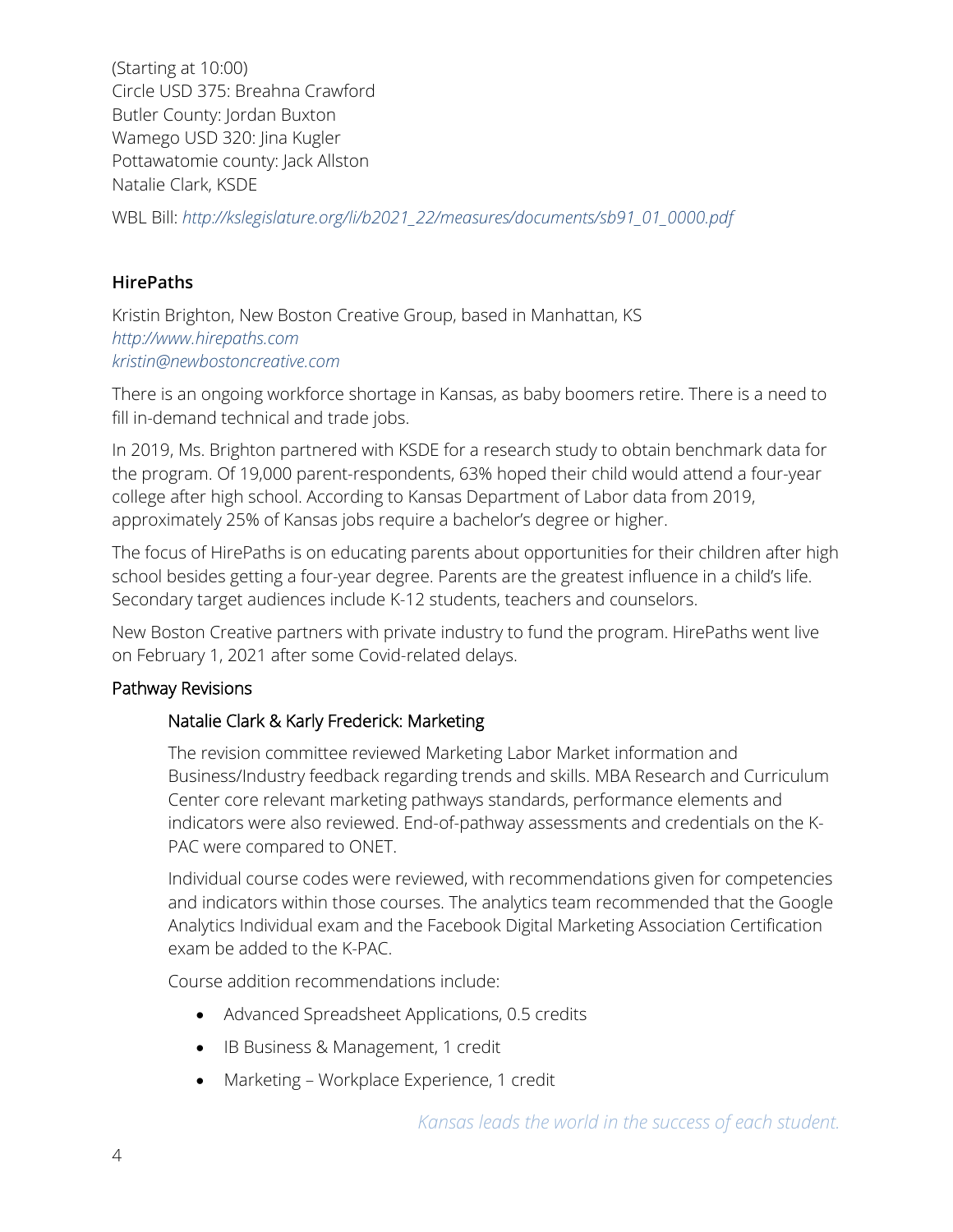• Advanced Marketing Workplace Experience, 1 credit

## Crystal Roberts:

### *Mobile Equipment Maintenance:*

Virtual meetings were held in October and November of 2020. Individuals on the committee represented CTE secondary education, administration, post-secondary and business & industry. It was difficult to represent small schools due to lack of staffing for substitutes.

The committee reviewed, compared and contrasted the Common Career Technical Cord and the current Kansas Transportation Career cluster, including pathway courses and competencies.

Public comment took place from February 12 through March 12, 2021. One comment was received, reviewed by the committee, and the relevant competency was retained.

Auto Collision strand updates:

- Auto Refinishing Comprehsive (40308) has been renamed "Auto Refinishing I."
- Custom Refinishing A (40314) and Custom Refinishing B (40315) have been

removed and replaced with a new course, "Auto Refinishing II" (new course code pending)

Auto Technology strand updates:

- Small Gas Engines and Powertrains (40212) has been renamed "Small Engines and Powertrains I" and changed from 1.0 to .5 credit.
- Adv. Small Gas Engines and Powertrains (40214) has been renamed "Small Engines and Powertrains II" and changed from 1.0 to .5 credit.
- Fundamentals of Electronic/Electrical Systems (40200) has been renamed "Electronic & Electrical Systems I."
- Adv. Electronic/Electrical Systems (40202) has been renamed "Electronic & Electrical Systems II."
- Brakes (40204) has been renamed "Brakes I."
- Steering & Suspension (40244) has been renamed "Steering & Suspension I."
- Adv. Steering & Suspension (40226) has been renamed "Steering & Suspension II."

*Aviation Maintenance:*

1. Reviewed Transportation Career Cluster: Aviation Maintenance Pathway Design

*Kansas leads the world in the success of each student.*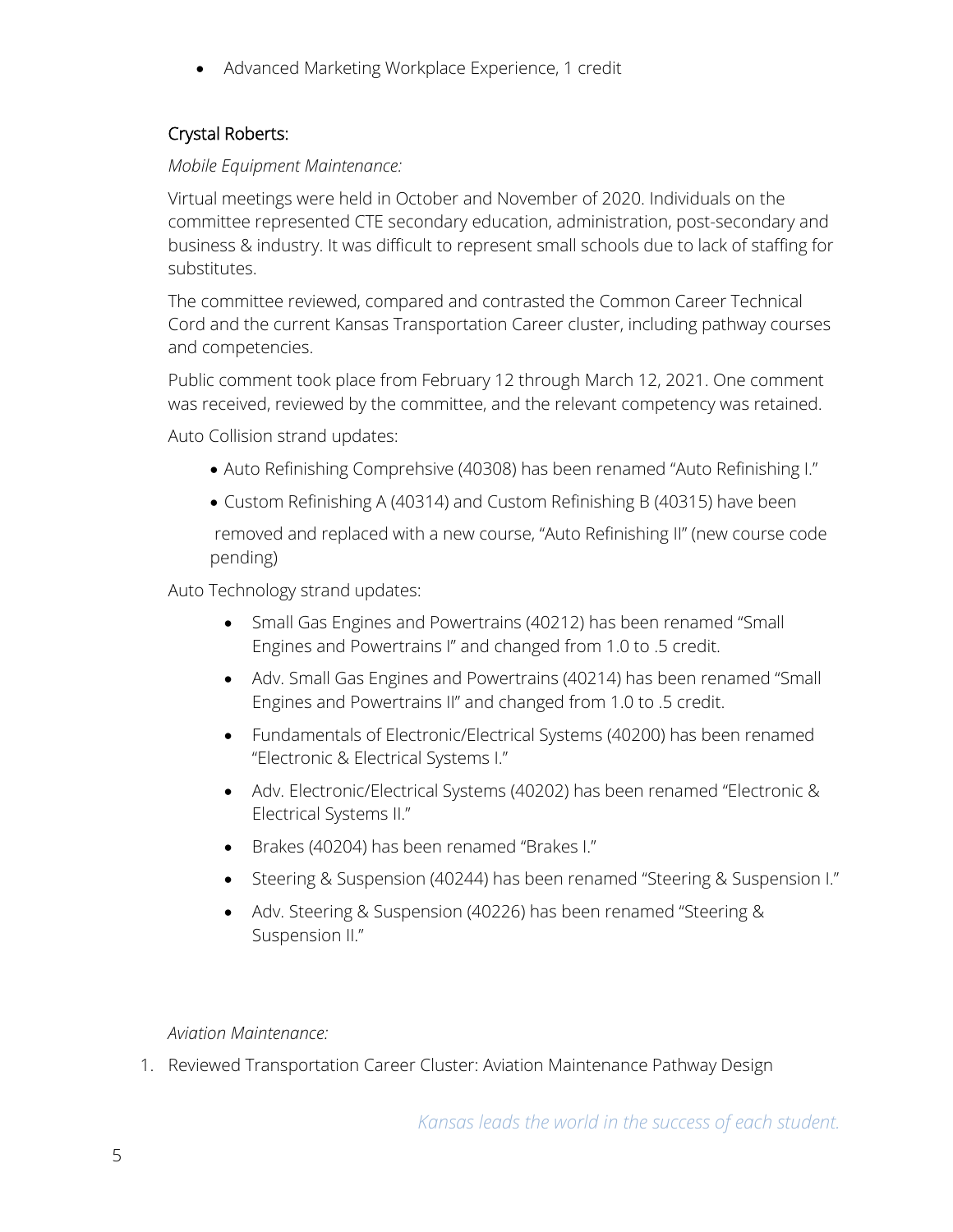- 2. Reviewed, Compared, and Contrasted the Common Career Technical Core and the Current Kansas Transportation Career Cluster: Aviation Maintenance Pathway
- 3. Reviewed Pathway Courses and Competencies by Strands: Course Additions, Deletions, Competency Edits
	- a) Avionics Strand
	- b) Engine Maintenance Strand (renamed Airframe Strand)
- 4. Reviewed Industry Recognized Certifications (IRC) and Third Party End of Pathway Assessments
- 5. Reviewed Manufacturing Trends and Labor Market Data
- 6. Finalized Manufacturing Pathway for Public Comment
	- a) Sent to the Field on KSDE Trade Instructors ListServ April 12, 2021
	- b) Sent to the Field on KSDE CTE Coordinators ListServ April 12, 2021

Avionics Strand Updates:

- 1. Microcontrollers course has been removed from the Avionics Strand.
- 2. Integrated Circuits course has been removed from the Avionics Strand.

Airframe Strand Updates:

- 1. The Engine Maintenance Strand has been replaced with the "Airframe Strand."
- 2. Foundations of Electronics, Aviation Engine Basics, Aviation Engine Performance I, Aviation Engine Performance II, and Aviation Material Processes courses have been removed from the Engine Maintenance (now Airframe) Strand.
- 3. "Production Methods I" (previously Mass Production) 1.0 credit course added into Airframe Strand from the Manufacturing Pathway.
- 4. "Mechanical Power Transmission Systems" (previously Mechanical Power Transmission and Conveyor Systems) .5 credit course added into Airframe Strand from the Manufacturing Pathway.
- 5. Aviation Pneumatics and Hydraulics 1.0 credit course in the Airframe Strand has been replaced with Hydraulics and Pneumatics .5 credit course from the Manufacturing Pathway.
- 6. A new "Flight Training" 1.0 credit course has been added into the Airframe Strand.

Updates Applied to Both Pathway Strands:

- 1. Drones has been renamed "Unmanned Aircraft Systems (UAS)" and is offered to both strands.
- 2. Workplace Experience in Engineering .5 credit course has been replaced with a new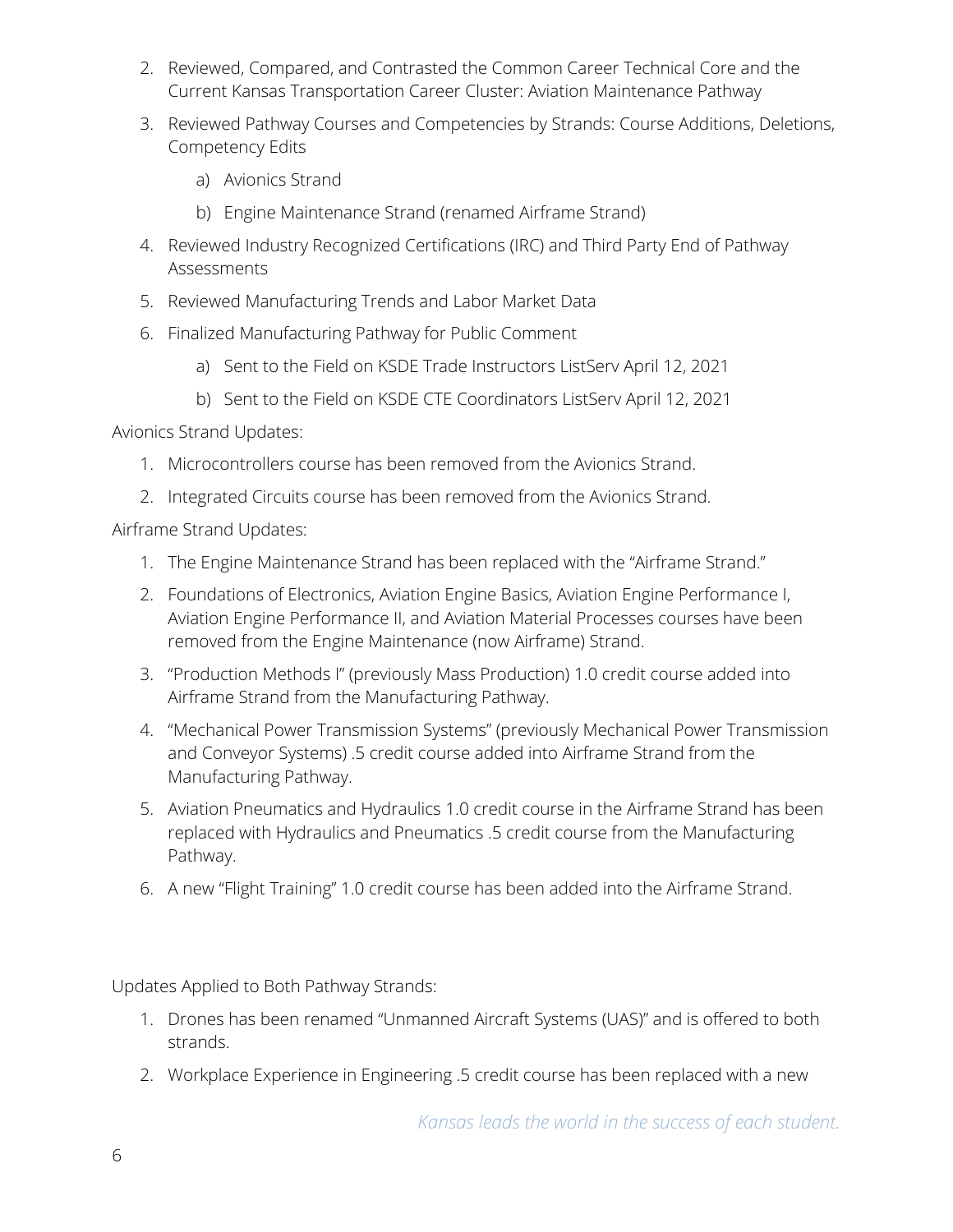course "Work Experience in Aviation" and is offered to both strands.

- Must take at least 1.0 credit of Technical Level course and Application Level course combined.
- 3. Workplace Experience 1.0 credit course has been replaced with a new course "Work Experience in Aviation - Comprehensive" and is offered to both strands.
	- Must take at least 1.0 credit of Technical Level course and Application Level course combined.

#### *Manufacturing:*

Virtual meetings were held in November and December of 2020.

## 1. Reviewed Manufacturing Career Cluster: Manufacturing Pathway

- 2. Reviewed Pathway Courses and Competencies by Strands: Course Additions, Deletions, Competency Edits
	- a) Production Strand
	- b) Maintenance Strand
- 3. Reviewed Industry Recognized Certifications (IRC) and Third Party End of Pathway Assessments
- 4. Reviewed Manufacturing Trends and Labor Market Data

## 5. Finalized Manufacturing Pathway for Public Comment

- a) Sent to the Field on KSDE Trade Instructors ListServ March 30, 2021
- b) Sent to the Field on KSDE CTE Coordinators ListServ March 30, 2021

## Production Strand Updates:

- 1. Manufacturing Processes has been removed from the Production Strand.
- 2. Mass Production has been renamed "Production Methods I."
- 3. Computer-Aided Manufacturing (CAM) has been renamed "Computer-Aided Machining (CAM)."
- 4. Automated Systems has been renamed "Automated Integrated Systems."
- 5. Machine Tool Technology II has been removed from the Production Strand.
- 6. Mass Production II has been renamed "Production Methods II."
- 7. "Computer Aided Machining (CAM) II" is new .5 credit course added to the Production Strand.

Maintenance Strand Updates:

1. Skilled Mechanical Crafts, Machine Tool Technology 1a, and Maintenance Welding Processes courses have been removed from the Maintenance Strand.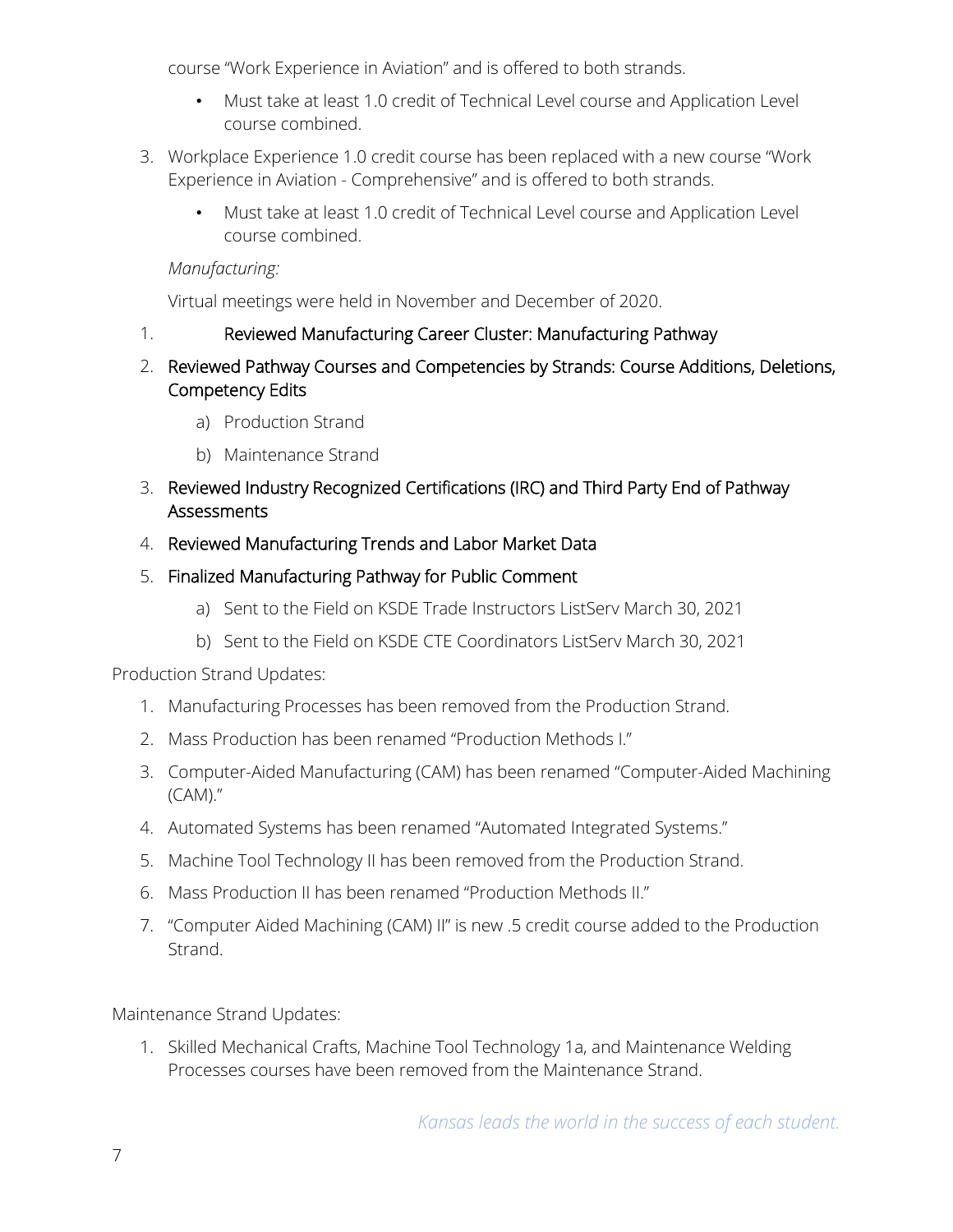- 2. Foundations of Electronics 1.0 credit course added into Maintenance Strand from the Engineering & Applied Math Pathway.
- 3. Mechanical Power Transmission and Conveyer Systems has been renamed "Mechanical Power Transmission Systems."
- 4. Sheet Metal and HVACR has been removed from the Maintenance Strand.
- 5. Digital Electronics 1.0 credit course added into Maintenance Strand from the Engineering & Applied Math Pathway.

Updates Applied to Both Pathway Strands:

- 1. Robotics 1.0 credit course added into both strands from the Engineering & Applied Math Pathway.
- 2. Hand and Power Tools .5 credit course added into both strands from the Aviation Production Pathway.
- 3. Production Welding Process I has been renamed "Welding Processes I" and is offered to both strands.
- 4. Production Welding Processes II has been renamed "Welding Processes II" and offered to both strands.
- 5. Advanced Production Blueprint Reading has been renamed "Production Print Reading II" and has been removed from the Maintenance Strand.
- 6. Research and Design for Manufacturing has been renamed "Work Experience in Manufacturing-Comprehensive" and is offered to both strands.
	- Must take at least 1.0 credit of Technical Level course and Application Level course combined.
- 7. Work-Based Maintenance Experience has been renamed "Work Experience in Manufacturing" and offered to both strands.
	- Must take at least 1.0 credit of Technical Level course and Application Level course combined.

## Barb Gonzales/Stacy Smith:

*Early Childhood Development and Services*

Summary of Changes:

- Updated Pathway Map to reflect changes
- Course 45001 Intro to Family and Consumer Sciences number has changed to 19251; competencies & course descriptions updated
- Course 22207 Career and Life Planning number has changed to 19258; competencies & course descriptions updated
- Course 45004 Human Growth & Development A name changed to Human Growth & Development – The Early Years; competencies & course descriptions updated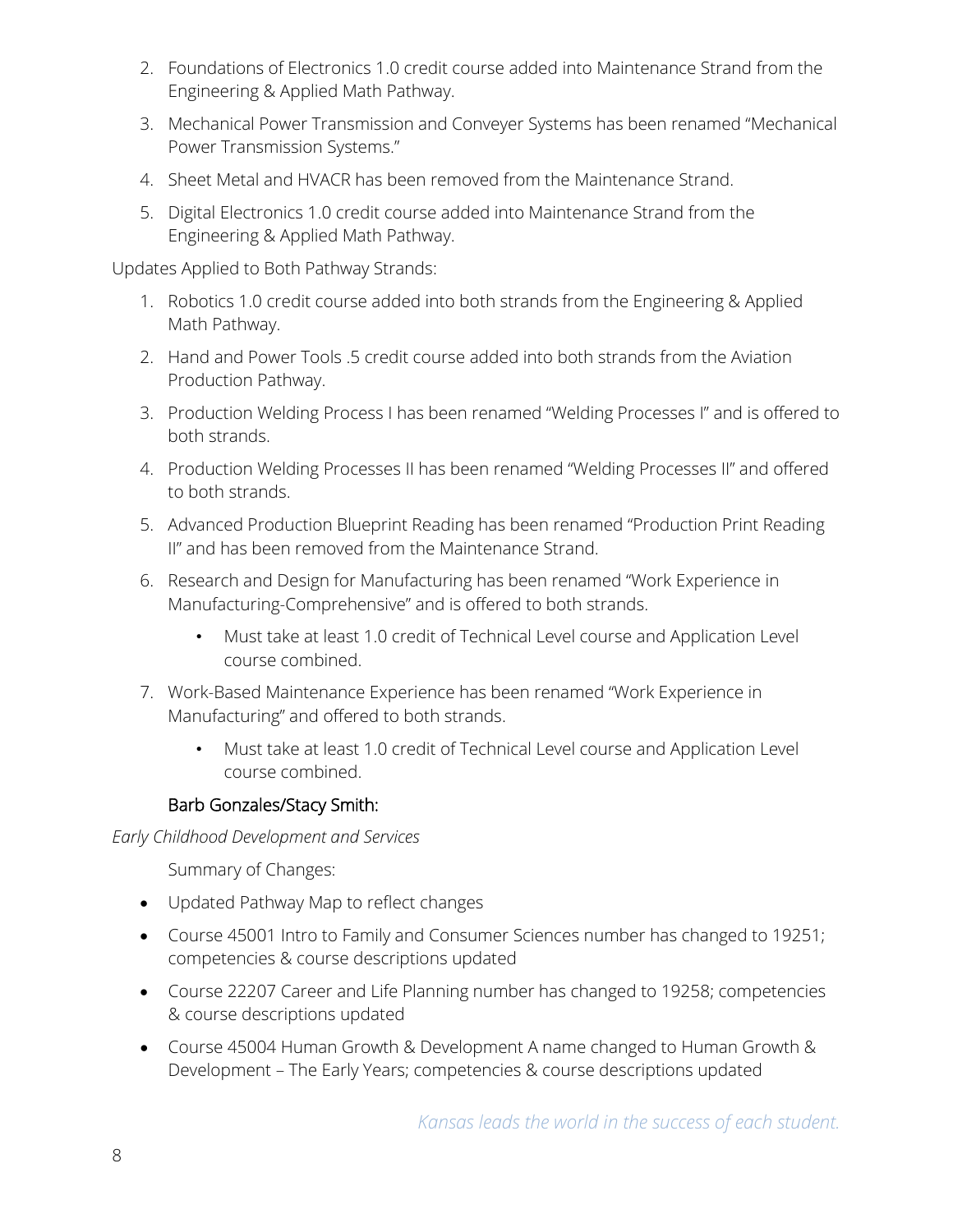- Course 45014 Human Growth & Development B removed from pathway
- Course 22208 Family Studies number has changed to 19255; competencies & course descriptions updated
- Course 22255 Leadership Service in Action course number has changed to 19257; competencies & course descriptions updated
- Course 19051 Orientation to Early Childhood Development competencies and course description updated
- Course 19052 Foundations to Early Childhood Development competencies and course description updated
- Course 19098 Early Childhood Application competencies and course description updated
- Course 22270 Community Connections number has changed to 19297; competencies & course descriptions updated
- Course 22275 Career Connections number has changed to 19298; competencies & course descriptions updated
- Added pathway note for Community Connections: \*\*Course prerequisite 1.0 credit within Human Services Cluster Pathways courses.
- Added pathway note to Career Connections: \*\*Courses prerequisite 1.0 credit within Human Services Cluster Pathways courses.

#### *Family, Community & Consumer Services*

Summary of Changes:

- Updated Pathway Map to reflect changes
- Course 19260 Relationships and Personal Development is a new course added to pathway for a .5 credit
- Course 45001 Intro to Family and Consumer Sciences number has changed to 19251; competencies & course descriptions updated
- Course 22207 Career and Life Planning number has changed to 19258; competencies & course descriptions updated
- Course 45004 Human Growth & Development A name changed to Human Growth & Development – The Early Years; competencies & course descriptions updated
- Course 45014 Human Growth & Development B name changed to Lifespan Development; competencies & course descriptions updated. Credit changed from 1.0 to 0.5
- Course 22208 Family Studies number has changed to 19255; competencies & course descriptions updated
- Course 22210 Consumer & Personal Finance number has changed to 19262; competencies & course descriptions updated